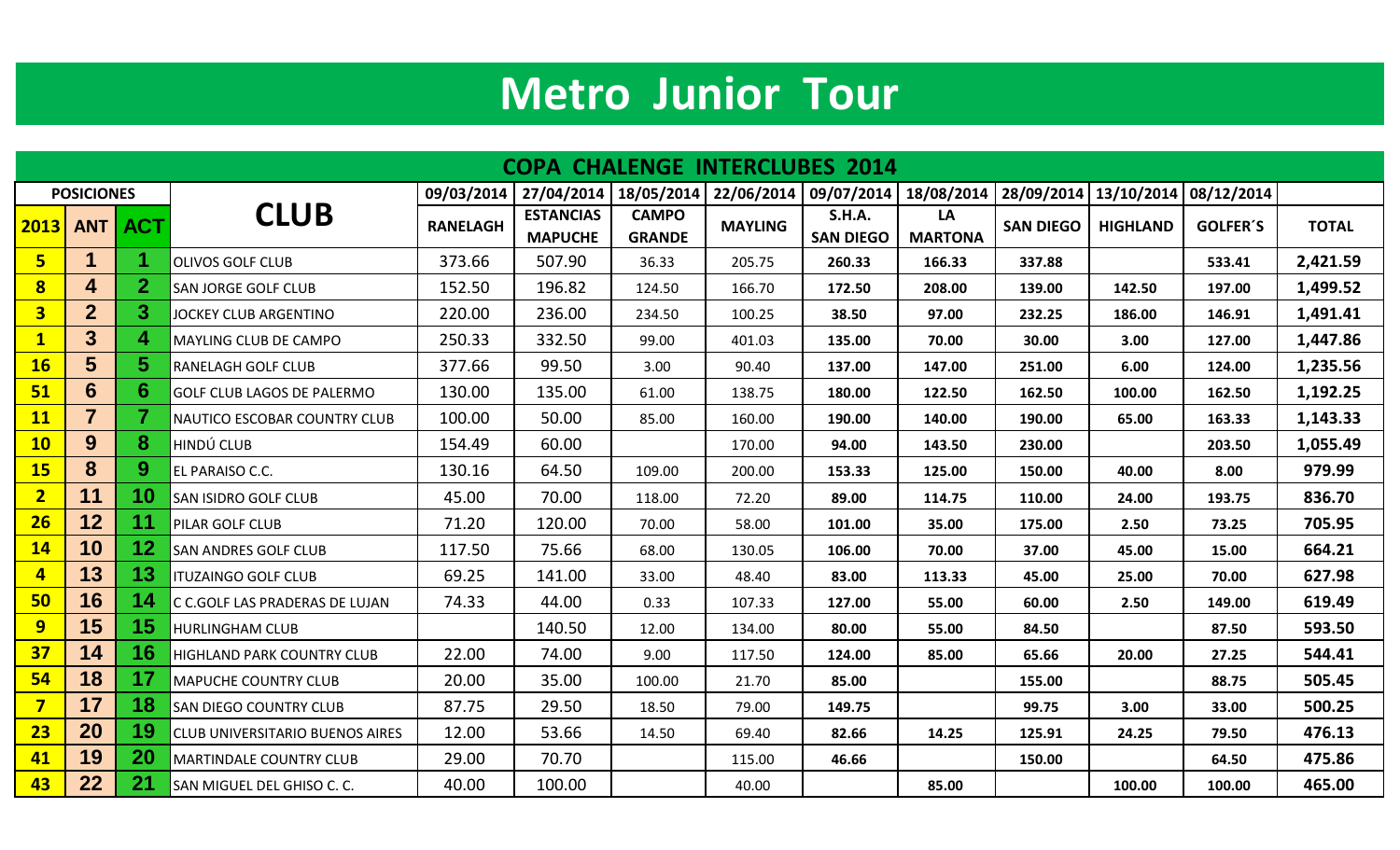| <b>18</b>       | 25 | 22        | <b>CLUB NAUTICO SAN ISIDRO</b>         |        | 100.00 |       | 73.30  | 70.00  | 100.00 |       |       | 100.00 | 443.30 |
|-----------------|----|-----------|----------------------------------------|--------|--------|-------|--------|--------|--------|-------|-------|--------|--------|
| 27              | 23 | 23        | <b>BOCA RATON COUNTRY LIFE</b>         | 29.33  | 52.00  |       | 20.00  | 160.00 | 55.00  | 41.25 |       | 70.00  | 427.58 |
| <b>39</b>       | 21 | 24        | MEDAL COUNTRY CLUB PILAR               | 50.00  | 50.00  | 50.00 | 35.00  | 50.00  | 50.00  | 50.00 | 35.00 | 50.00  | 420.00 |
| 20              | 29 | <b>25</b> | ABRIL CLUB DE CAMPO                    | 40.50  | 20.00  | 22.50 | 110.80 | 25.00  | 37.00  | 25.00 | 20.00 | 90.00  | 390.80 |
| 22              | 27 | 26        | <b>SMITHFIELD GOLF CLUB</b>            | 85.00  | 55.00  |       | 45.00  | 50.00  |        | 80.00 |       | 57.50  | 372.50 |
| $6\phantom{1}6$ | 24 | 27        | <b>CLUB ATLETICO LOMAS</b>             | 100.00 | 15.00  | 9.00  | 17.50  | 15.00  | 163.50 | 21.66 | 9.00  | 11.00  | 361.66 |
| <b>29</b>       | 31 | 28        | CLUB A. ESTUDIANTES DE LA PLATA        | 15.66  | 38.50  |       | 3.50   | 15.66  | 80.00  | 95.50 | 3.00  | 96.00  | 347.82 |
| <b>28</b>       | 26 | 29        | <b>GOLF CLUB JOSE JURADO</b>           | 58.50  | 111.66 | 22.83 | 65.50  | 68.25  | 20.75  | 65.00 | 25.00 | 55.00  | 326.74 |
| <b>13</b>       | 28 | 30        | NORDELTA GOLF CLUB                     | 15.66  | 9.00   |       | 83.70  | 88.16  | 70.00  | 46.25 |       | 11.00  | 323.77 |
| 31              | 34 | 31        | LOS CARDALES COUNTRY CLUB              | 28.50  | 52.20  | 55.00 | 18.83  |        |        | 32.54 | 51.00 | 79.83  | 317.90 |
| 36              | 35 | 32        | <b>SAN MARTIN GOLF CLUB</b>            | 38.16  | 27.50  | 2.00  | 23.00  | 30.00  | 50.00  | 50.00 |       | 35.00  | 255.66 |
| 32              | 32 | 33        | SOCIEDAD HEBRAICA ARGENTINA            | 100.00 | 115.00 |       | 8.75   | 20.00  |        | 8.00  |       | 3.00   | 254.75 |
| 21              | 30 | 34        | PACHECO GOLF CLUB                      | 104.30 | 100.00 |       |        |        | 50.00  |       |       |        | 254.30 |
| 33              | 36 | 35        | HARAS SANTA MARIA                      |        | 35.00  | 35.00 | 25.00  | 35.00  |        | 35.00 | 50.00 | 35.00  | 250.00 |
| 12              | 33 | 36        | <b>LARENA COUNTRY CLUB</b>             | 55.00  | 20.00  | 30.00 | 50.00  | 25.00  |        | 62.50 |       |        | 242.50 |
| 52              | 37 | 37        | CLUB DE CAMPO LA MARTONA               |        |        |       |        |        | 202.83 |       |       |        | 202.83 |
| 54              | 40 | 38        | <b>GOLFER'S COUNTRY CLUB</b>           | 7.00   | 25.50  |       | 7.00   | 2.50   | 17.50  | 50.00 |       | 67.00  | 176.50 |
| 45              | 38 | 39        | CLUB S.D.Y.F.C.GRAL. MITRE             | 70.00  |        |       | 4.00   | 50.00  | 40.00  | 11.25 |       |        | 175.25 |
| <b>35</b>       | 39 | 40        | <b>LIBERTAD GOLF CLUB</b>              | 1.00   | 2.00   |       | 71.50  | 16.25  | 32.00  | 40.66 |       |        | 163.41 |
| 17              | 41 | 41        | CLUB DE CAMPO HARAS DEL SUR            |        |        | 21.00 |        | 50.00  | 1.00   | 21.66 | 15.00 |        | 108.66 |
| 47              | 42 | 42        | EL SOSIEGO COUNTRY CLUB                | 15.66  | 35.00  |       | 30.00  | 8.00   | 12.00  |       |       | 6.00   | 106.66 |
| 30              | 43 | 43        | <b>MASCHWITZ GOLF CLUB</b>             |        |        |       | 50.00  | 42.50  |        |       |       |        | 92.50  |
| 53              | 44 | 44        | <b>CLUB ATLETICO SAN ISIDRO</b>        |        |        |       | 32.50  |        | 51.66  |       |       |        | 84.16  |
|                 | 45 | 45        | <b>EVERLINKS CLUB DE GOLF</b>          |        |        |       | 45.00  | 30.00  |        |       |       |        | 75.00  |
| 25              | 46 | 46        | <b>CLUB HIPICO Y DE GOLF CITY BELL</b> | 72.00  |        |       |        |        |        |       |       |        | 72.00  |
| 54              | 47 | 47        | INDIO CUA GOLF CLUB                    |        | 70.00  |       |        |        |        |       |       |        | 70.00  |
| 24              | 48 | 48        | LOS LAGARTOS COUNTRY CLUB              |        | 50.00  |       | 15.00  |        |        |       |       |        | 65.00  |
| 46              | 49 | 49        | <b>CLUB DE CAMPO ARANZAZU</b>          |        | 45.00  |       | 0.00   |        |        |       |       |        | 45.00  |
| 42              | 50 | 50        | CAMPO DE GOLF LOS ALAMOS               |        |        |       |        |        | 40.00  |       |       |        | 40.00  |